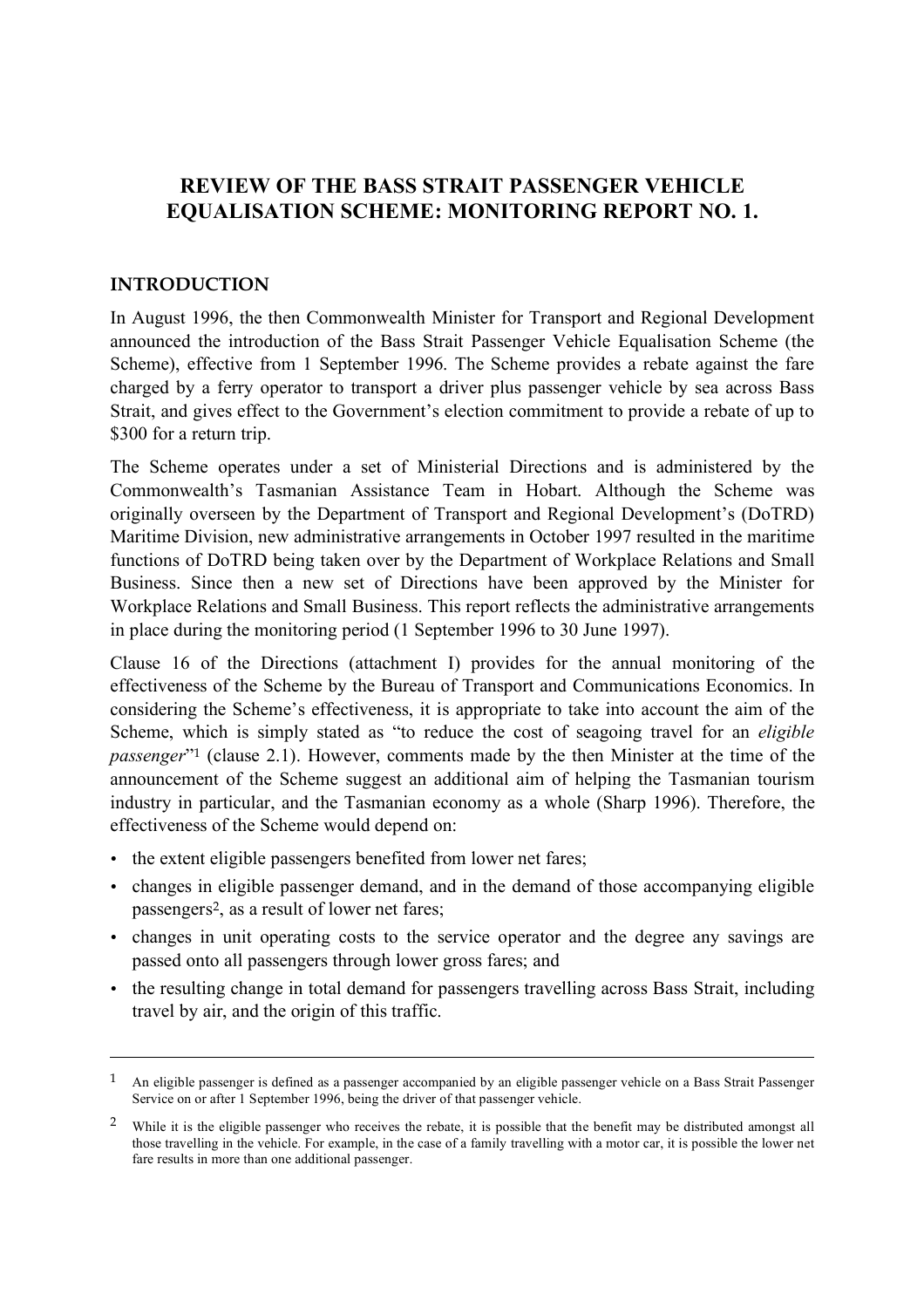This is the first monitoring report and only covers the first 10 months of the Scheme's operation (1 September 1996 to 30 June 1997). Consequently, this report provides only an initial indication of the overall effectiveness of the Scheme. At this stage it is too early to provide a conclusive analysis of the effectiveness of the Scheme.

## **OVERVIEW OF THE SCHEME**

#### **Calculation of the rebate**

The rebate is calculated on the basis of charging a net fare for an eligible passenger vehicle plus driver, travelling in standard share cabin accommodation, that is comparable to the notional cost of driving an equivalent distance on a highway.

The equivalent highway cost is based upon the sea distance of 427 kilometres between the ports of Devonport and Melbourne multiplied by an estimated running cost for an average family saloon (39.87 cents per kilometre<sup>3</sup>). This provides an equivalent highway cost of \$170 for a one-way trip.

For the purposes of the rebate calculation, the fare for an "inside cabin" on the *Spirit of Tasmania* is used as the passenger fare benchmark. This accommodation represents approximately 50 per cent of the berths available on the *Spirit of Tasmania*. The benchmark passenger vehicle fare has been based upon the fare for a passenger vehicle of no more than five metres in length.

Due to the seasonal nature of demand, both the passenger and vehicle fares vary according to three seasons (high, shoulder and off peak seasons). Consequently, the rebate varies with the largest rebate being applied during the high season and smallest rebate being applied during the off season, to provide an approximation of the equivalent highway cost across all seasons. The rebates applied for the monitoring period are provided in table 1.

|              | Off Peak Season                       | <b>Shoulder Season</b>    | High Season                                 |
|--------------|---------------------------------------|---------------------------|---------------------------------------------|
| Eligible     | $(1 Sep 96 - 27 Sep 96)$              | $(28$ Sep 96 - 13 Dec 96) | $(14 \text{ Dec } 96 - 25 \text{ Jan } 97)$ |
| vehicle      | $(13 \, Apr \, 97 - 30 \, Jun \, 97)$ | $(26 Jan 97 - 12 Apr 97)$ |                                             |
| Motor car or |                                       |                           |                                             |
| bus          | \$200                                 | \$240                     | \$300                                       |
| Motor cycle  | \$100                                 | \$120                     | \$150                                       |

| TABLE 1     ROUND TRIP REBATE FOR A DRIVER TRAVELLING WITH A MOTOR CAR, BUS, |
|------------------------------------------------------------------------------|
| OR MOTOR CYCLE, 1 SEPTEMBER 1996 TO 30 JUNE 1997                             |

Note: The rebate for a one way trip is 50 per cent of the rebate for a round trip. Where a round trip consists of northbound and southbound legs in different seasons, the booking is, for the purposes of determining a rebate, considered as consisting of two one way trips.

Source DoTRD 1996

<sup>3</sup> The "standard vehicle running cost" is based on the NRMA's study *What it Costs to Run Your Car* (NRMA 1995). The rebate for a motor cycle was set at 50 per cent of the rebate for a motor car.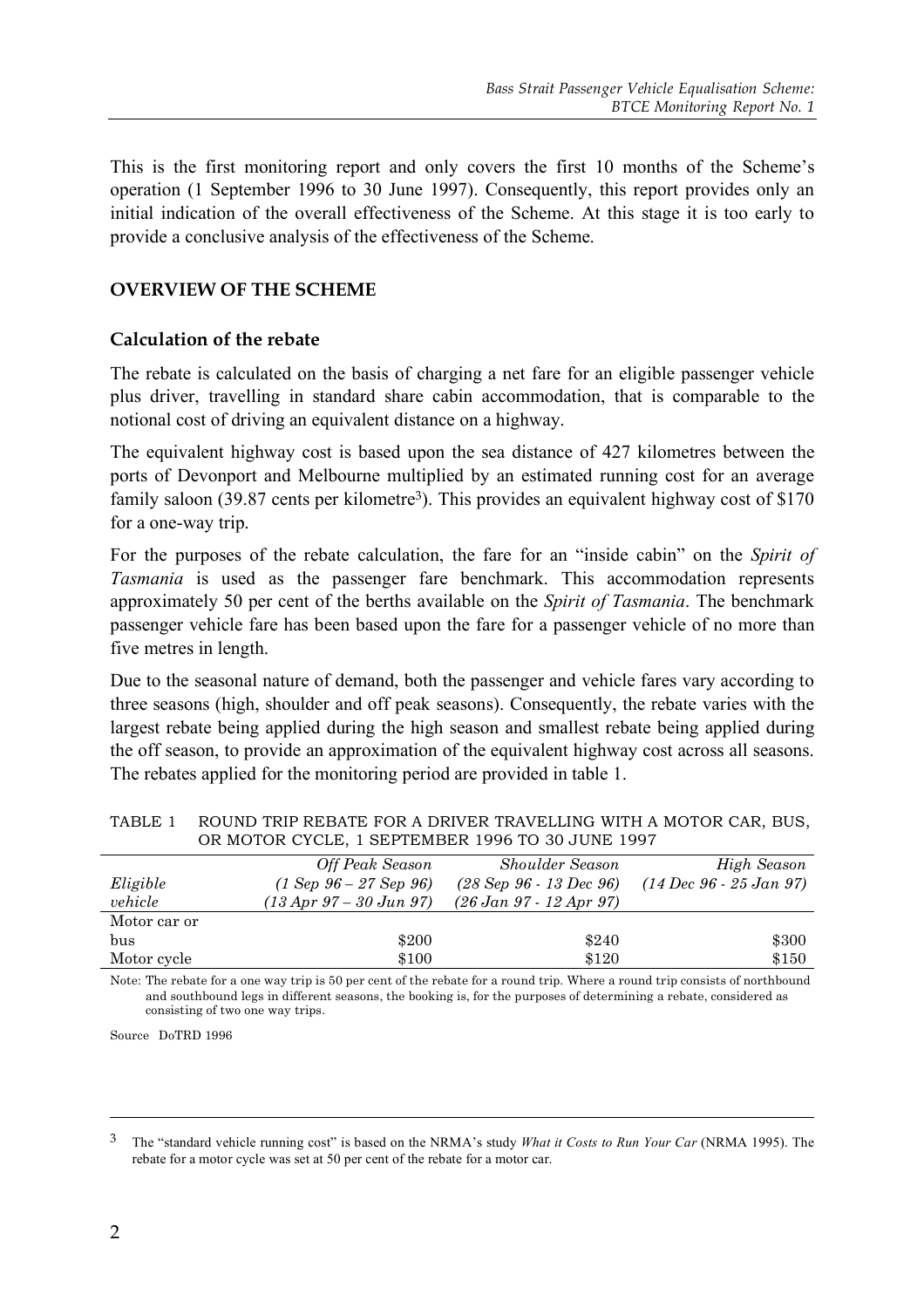The rebate for a one-way trip is 50 per cent of the rebate for a round trip. The value of the rebate is reviewed each year by the Minister.

## **Method of payment**

The rebate is an 'up front' subsidy. That is, the rebate is provided to the driver of an eligible passenger vehicle as a reduction in the fare charged by the relevant service operator. The onus is on the service operator to determine the eligibility of the passenger for the rebate, apply the rebate to the passenger's gross fare, and claim reimbursement of the rebate from the Commonwealth. Clause 9.3 of the Directions limits the service operator to no more than one claim a month, while clause 9.4 allows the service operator to claim reimbursement:

- (a) for an eligible passenger who has travelled within the previous 12 months; and
- (b) subject to clause 104, where an eligible passenger has not yet travelled, but has booked and paid for travel to be undertaken during the period for which the claim is made, for that passenger.

The Directions made provisions (clause 8) for passengers who had booked and paid for their travel prior to the introduction of the Scheme, for travel after 1 September 1996, to be forwarded a cheque for the appropriate rebate.

Funding for the scheme is demand-driven and changes to match the actual level of eligible passenger vehicle travel undertaken. Funding for 1996-97 was originally estimated at \$7.5m based upon the carriage of an estimated 68,000 passenger vehicles during the first 10 months of the Scheme's operation. A total of nearly \$8.5m in rebates was paid during 1996-97 in respect of the carriage of 73,360 passenger vehicles<sup>5</sup>.

### **New operators**

The Scheme does not discriminate between service operators. Should a new operator enter the Bass Strait passenger trade, the Scheme applies to its passengers on the same basis as those of existing service operators. That is, the rebate applicable to each season, and the dates of the seasons, remain unchanged for any new operator. This arrangement is intended to provide certainty in the market place as to how the Scheme will apply.

<sup>&</sup>lt;sup>4</sup> Clause 10 provides the Departmental Secretary with discretion to request provision of a surety from an operator in order for the operator to be reimbursed in advance of travel being undertaken by eligible passengers.

<sup>5</sup> Funding for 1997-98 was further increased to \$11.2m in the 1997-98 budget in respect of the carriage of some 96,000 passenger vehicles. With TT Line now providing an additional daily service during the peak season using Incat's *Devil Cat*, the required funding for 1997-98 was further increased to \$12.8m in respect of the carriage of some 108,000 passenger vehicles.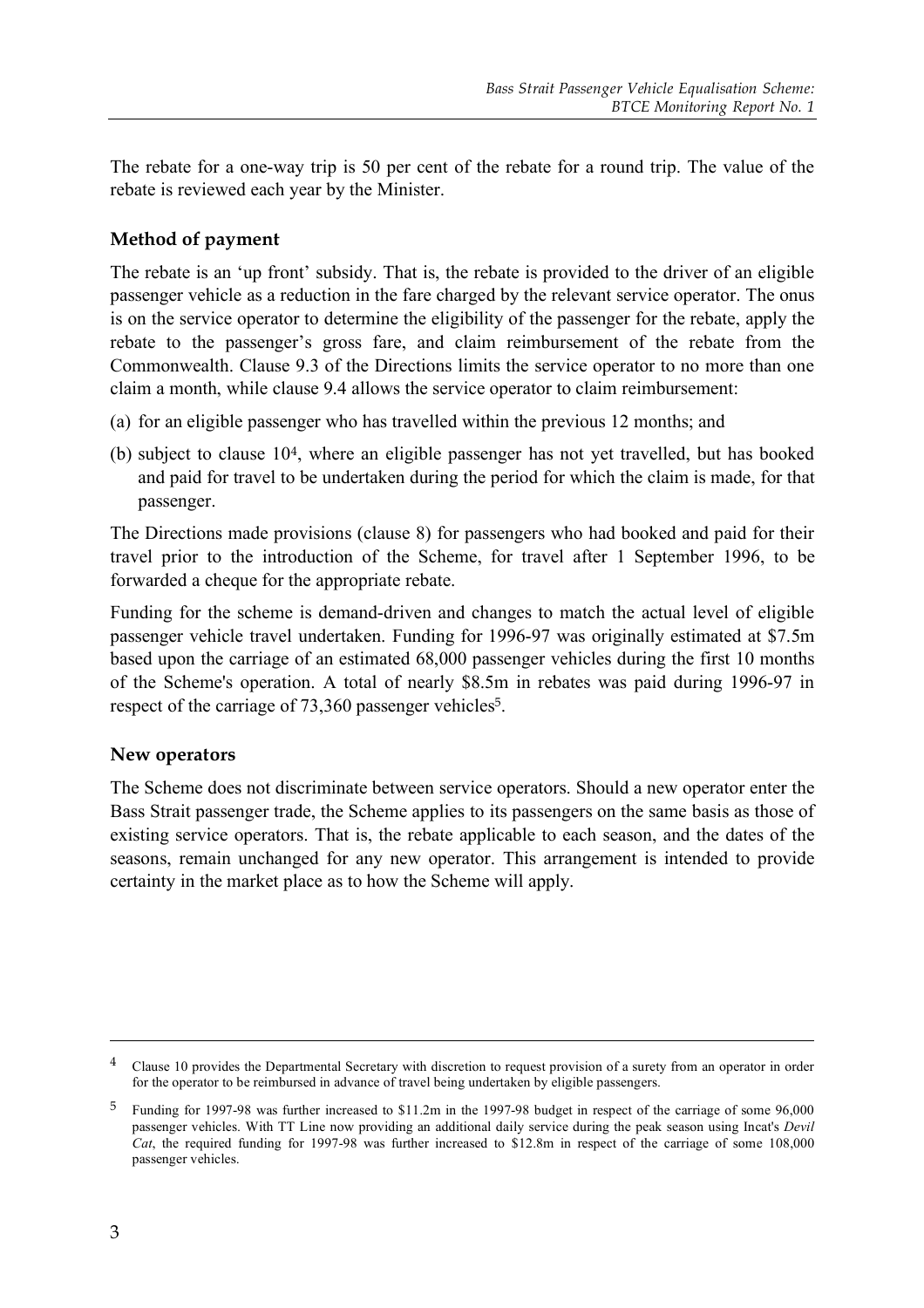## **PAYMENTS MADE UNDER THE SCHEME**

#### **Service operators**

During the monitoring period, there were two operators carrying passengers and their vehicles between Tasmania and the mainland: TT Line with the *Spirit of Tasmania*; and Southern Shipping with the much smaller ferry *Matthew Flinders*. The *Spirit of Tasmania* operates between Devonport and Melbourne, while the *Matthew Flinders* operates services between Bridport (Tasmania) and Welshpool (Victoria) via Flinders and Deal Islands. Since eligible passengers using Southern Shipping received rebates totalling only \$1080 over the monitoring period, this report focuses on the operations of TT Line.

#### **Payments made to TT Line**

For the period September 1996 to June 1997, \$8.47 million was paid by the Commonwealth to TT Line, for 73360 eligible vehicles. Of these vehicles, the vast majority (95 per cent) were motor cars, 4.5 per cent were motor cycles and less than one per cent were buses (see table 2).

Figure 1 shows the number of eligible motor cars by direction and indicates the seasonal nature of the demand for ferry passage across Bass Strait. In most instances, the split between north and south bound flows is roughly even. However, there was greater demand for southbound voyages in September 1996 (60:40), and for northbound voyages in May to June 1997 (between 60:40 and 55:45).

|           |        | Motor Cars          |               | <b>Buses</b>        |               | Motor Cycles        |                         |
|-----------|--------|---------------------|---------------|---------------------|---------------|---------------------|-------------------------|
| Month     | Number | Rebate paid<br>(\$) | <i>Number</i> | Rebate paid<br>(\$) | <b>Number</b> | Rebate paid<br>(\$) | Total rebate<br>paid(s) |
| September | 5558   | 566060              | 9             | 900                 | 89            | 4530                | 571490                  |
| October   | 6451   | 774120              | 27            | 3240                | 281           | 16860               | 794220                  |
| November  | 6771   | 812520              | 26            | 3120                | 271           | 16260               | 831900                  |
| December  | 7459   | 1026960             | 12            | 1620                | 249           | 17250               | 1045830                 |
| January   | 8144   | 1177950             | 15            | 2160                | 323           | 23115               | 1203225                 |
| February  | 6842   | 821040              | 37            | 4440                | 501           | 30060               | 855540                  |
| March     | 7436   | 892320              | 41            | 4920                | 810           | 48600               | 945840                  |
| April     | 7411   | 801500              | 43            | 4680                | 584           | 33640               | 839820                  |
| May       | 6874   | 687400              | 25            | 2500                | 116           | 5800                | 695700                  |
| June      | 6865   | 686500              | 7             | 700                 | 83            | 4150                | 691350                  |
| Total     | 69811  | 8246370             | 242           | 28280               | 3307          | 200265              | 8474915                 |

TABLE 2 PAYMENTS MADE UNDER THE SCHEME TO TT LINE, SEPTEMBER 1996 TO JUNE 1997

Note An additional \$1080 in rebates to Southern Shipping were made in the same period.

Source Tasmanian Assistance Team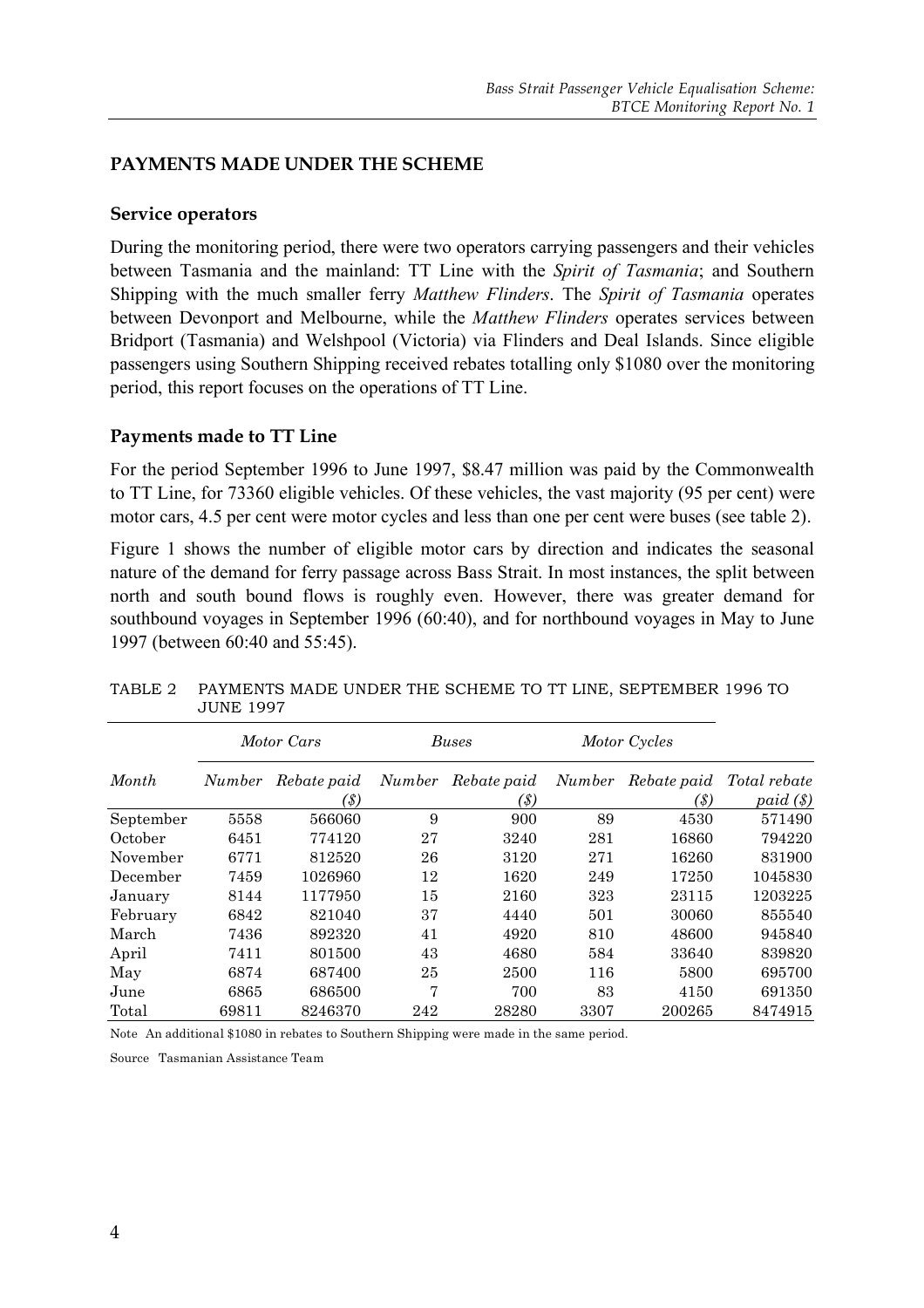

**Figure 1 Directional Flow of Eligible Motor Cars, September 1996 to June 1997**

Source Tasmanian Assistance Team

The seasonal nature of demand, combined with the higher rebates being provided for peak season travel, results in significant variation in total payments made under the Scheme on a monthly basis (figure 2).



**Figure 2 Payments made to TT Line, September 1996 to June 1997**

Source Tasmanian Assistance Team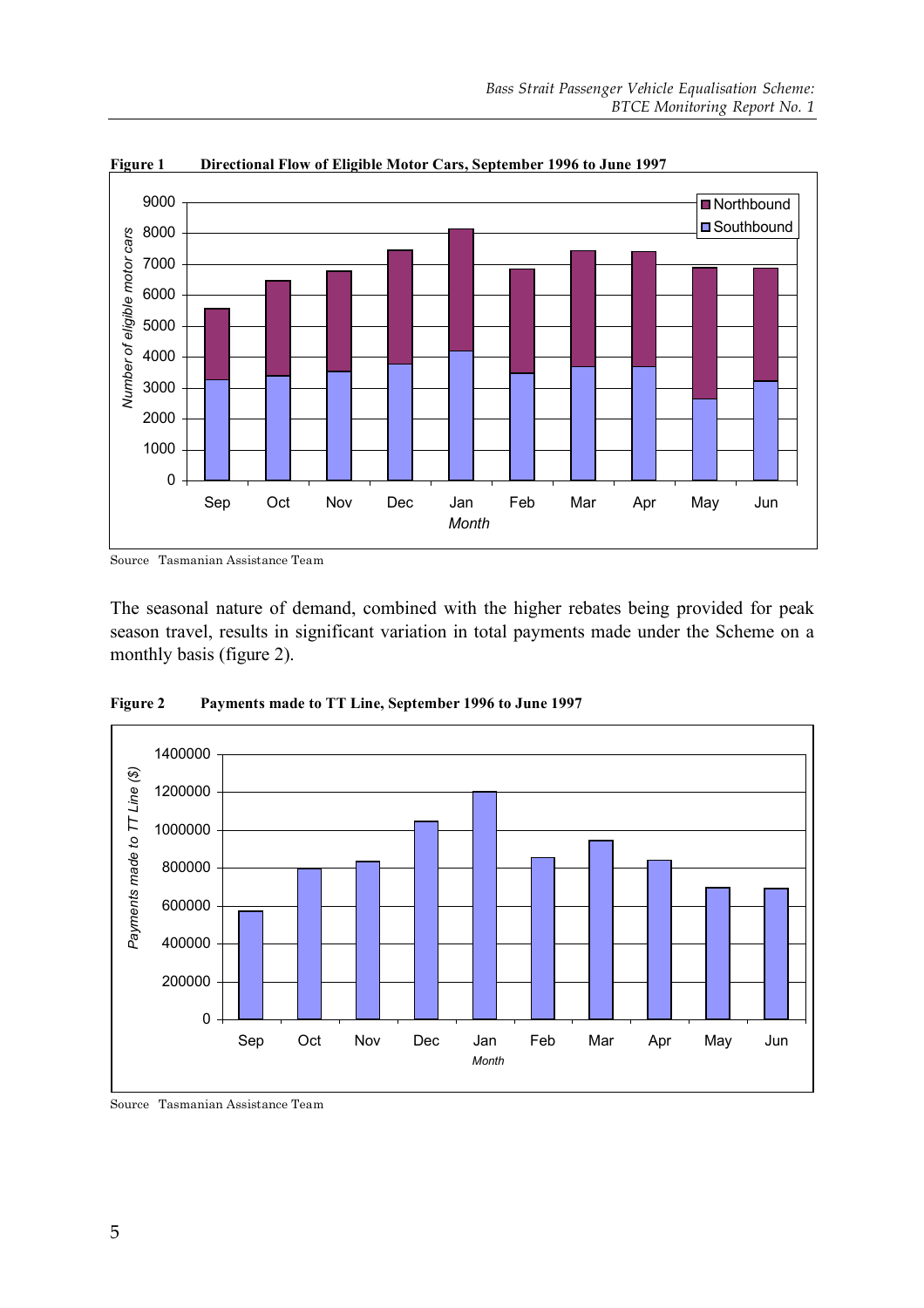## **EFFECTIVENESS OF THE SCHEME**

To determine the effectiveness of the Scheme this analysis considered the following:

- changes in gross fares;
- changes in the number of eligible passenger vehicles and number of passengers accompanying those vehicles;
- TT Line's operating performance; and
- changes in the total demand for passenger travel across Bass Strait, including by air.

### **Changes in Gross Fares**

Effective from 26 January 1997, TT Line increased fares by an average of 5.3 per cent, representing the first general price increase since 1994 (TT Line 1997). Table 3 indicates that for an adult inside cabin fare (on which the rebate is partly based), the fare increase was slightly above average for the shoulder season, and slightly below average for the off peak and peak season.

Table 3 also indicates that for the standard car fare (on which the rebate is partly based), there were no price increases for any season. The most significant changes in the TT Line fare schedule were for a standard car towing a trailer or caravan where total length is greater than 5 metres and height is under 2.25 metres (table 3). TT Line management informed the BTCE that these changes reflect the company's attempt to receive a more appropriate level of revenue for the additional space that such vehicles occupy. For example, the fare increases are limited in the main to the shoulder and peak seasons, times when space is at a premium.

While there has been an increase in gross fares, eligible passengers still derive a significant fare saving as a result of the rebate.

|                   |                                                               | Shoulder season<br>New<br>increase |          |               | Off peak season<br>New<br>increase |          |                | Peak season     |          |          |
|-------------------|---------------------------------------------------------------|------------------------------------|----------|---------------|------------------------------------|----------|----------------|-----------------|----------|----------|
|                   |                                                               |                                    |          |               |                                    |          |                | New<br>increase |          |          |
| Fare              | Length                                                        | fare (\$)                          |          | $\frac{0}{0}$ | fare (\$)                          |          | $\%$           | fare $\oint$    | \$       | $\%$     |
| Adult, inside     |                                                               |                                    |          |               |                                    |          |                |                 |          |          |
| cabin             | na                                                            | 153                                | 8        | 5.5           | 147                                | 7        | 5.0            | 168             | 8        | 5.0      |
|                   | Standard car under 2.25m in height                            |                                    |          |               |                                    |          |                |                 |          |          |
|                   | 5m or less                                                    | 145                                | $\Omega$ | $\Omega$      | 125                                | $\theta$ | $\overline{0}$ | 185             | $\Omega$ | $\left($ |
|                   | Standard car towing a trailer or caravan, both vehicles under |                                    |          |               |                                    |          |                |                 |          |          |
| $2.25m$ in height |                                                               |                                    |          |               |                                    |          |                |                 |          |          |
|                   | 8m or less                                                    | 362                                | 30       | 9.0           | 257                                | $\Omega$ | $\overline{0}$ | 422             | 60       | 16.6     |
|                   | 9 <sub>m</sub> or less                                        | 411                                | 40       | 10.8          | 301                                | $\Omega$ | $\Omega$       | 486             | 80       | 19.7     |
|                   | 10 <sub>m</sub> or less                                       | 400                                | 50       | 14.3          | 345                                | $\Omega$ | $\Omega$       | 555             | 100      | 22.0     |
|                   | 11m or less                                                   | 509                                | 60       | 13.4          | 389                                | 44       | 12.8           |                 | 614 120  | 24.3     |

|  |  | TABLE 3 SELECTED TT LINE FARES, ONE WAY, AS AT 26 JUNUARY 1997 |  |  |  |  |
|--|--|----------------------------------------------------------------|--|--|--|--|
|--|--|----------------------------------------------------------------|--|--|--|--|

na not applicable

Source TT Line fare schedule, effective 26 January 1997.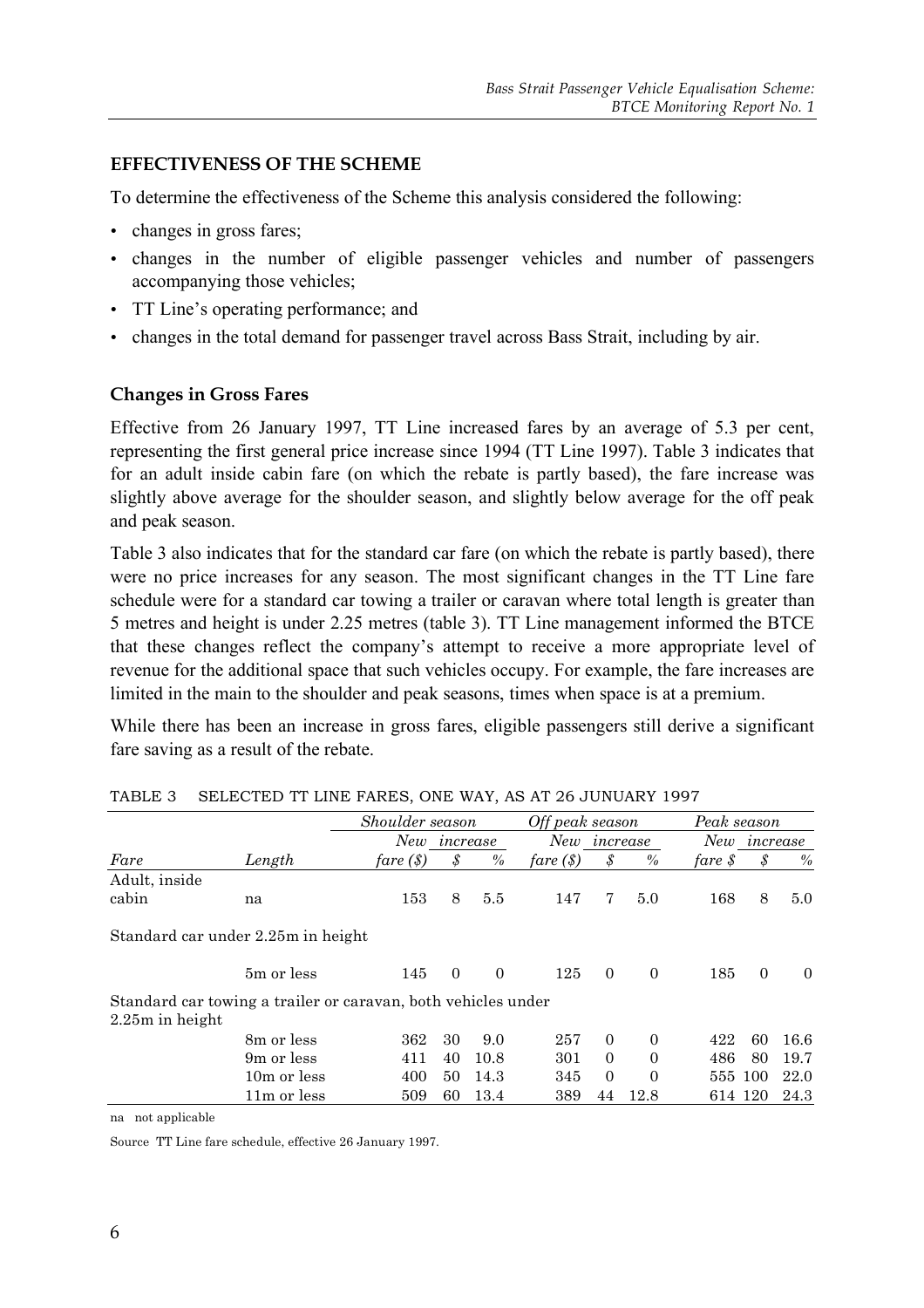## **Effect on Vehicle Numbers**

During the 1996/97 financial year, TT Line carried 80642 vehicles of all types, representing an increase of 28 per cent on the previous 12 months<sup>6</sup>. The change in the number of motor cars in the same period was 31 per cent. This increase in traffic was partly due to an increase in the number of voyages made by the *Spirit of Tasmania* in the 1996/97 financial year (313 compared with 295 in 1995/96). Nevertheless, on a per voyage basis, there was an increase of 20.7 per cent and 23.9 per cent in the number of vehicles (freight excluded) and passenger motor cars, respectively, carried by TT Line.

On a monthly basis, there was a substantial increase in the number of motor cars carried in May and June 1997 compared with the same time in the previous year (table 4). While this is significant, it is too early to tell whether this represents an ongoing trend.

|            |         | All vehicles |                    |         | Motor cars |            |
|------------|---------|--------------|--------------------|---------|------------|------------|
| Month      | 1995/96 |              | 1996/97 Change (%) | 1995/96 | 1996/97    | Change (%) |
| July       | 3512    | 3868         | 10.1               | 3441    | 3797       | 10.3       |
| August     | 2786    | 3773         | 35.4               | 2721    | 3655       | 34.3       |
| September  | 4865    | 5657         | 16.3               | 4748    | 5559       | 17.1       |
| October    | 5503    | 6759         | 22.8               | 5234    | 6451       | 23.3       |
| November   | 5277    | 7066         | 33.9               | 4983    | 6769       | 35.8       |
| December   | 5781    | 7717         | 33.5               | 5494    | 7456       | 35.7       |
| January    | 7466    | 8484         | 13.6               | 7052    | 8146       | 15.5       |
| February   | 6449    | 7377         | 14.4               | 5737    | 6839       | 19.2       |
| March      | 7349    | 8286         | 12.8               | 5579    | 7435       | 33.3       |
| April      | 6126    | 7907         | 29.1               | 5922    | 7280       | 22.9       |
| May        | 4209    | 6872         | 63.3               | 4055    | 6731       | 66.0       |
| June       | 3631    | 6871         | 89.2               | 3544    | 6781       | 91.3       |
| Total      | 62954   | 80637        | 28.1               | 58510   | 76899      | 31.4       |
| per voyage | 213     | 258          | 20.7               | 198     | 246        | 23.9       |

TABLE 4 VEHICLES1 CARRIED BY TT LINE, 1995/96 – 1996/97

1. Vehicles all types, freight excluded.

2. In addition to the 76899 motor cars carried by TT Line in 1996/97, 353 motor cars were carried by Coastal Express on behalf of TT Line. TT Line received a rebate under the Scheme for these vehicles.

3. Comparing tables 2 and 4 indicates that TT Line received a rebate for 11 motor cars which it appears it did not carry. The reason for this discrepancy is that table 4 is based on TT Line's yield management database which will vary on a month to month basis with the actual number of motor vehicles carried and claimed against as shown in table 2.

Source TT Line yield management database

Two other points should be made:

• the relatively smaller increase in traffic in January is partly to do with that month already representing the peak period of demand, with capacity constraints limiting potential increases in demand; and

<sup>6</sup> The monthly data in tables 4, 5 and 6 are taken from TT Line's yield management database which provides the best source of disaggregated data. However, the nature of the yield data means that there are minor discrepancies in passenger and vehicle numbers compared with the figures reported in TT Line's Annual Reports and financial reports. These discrepancies are small enough not to affect the nature of the results.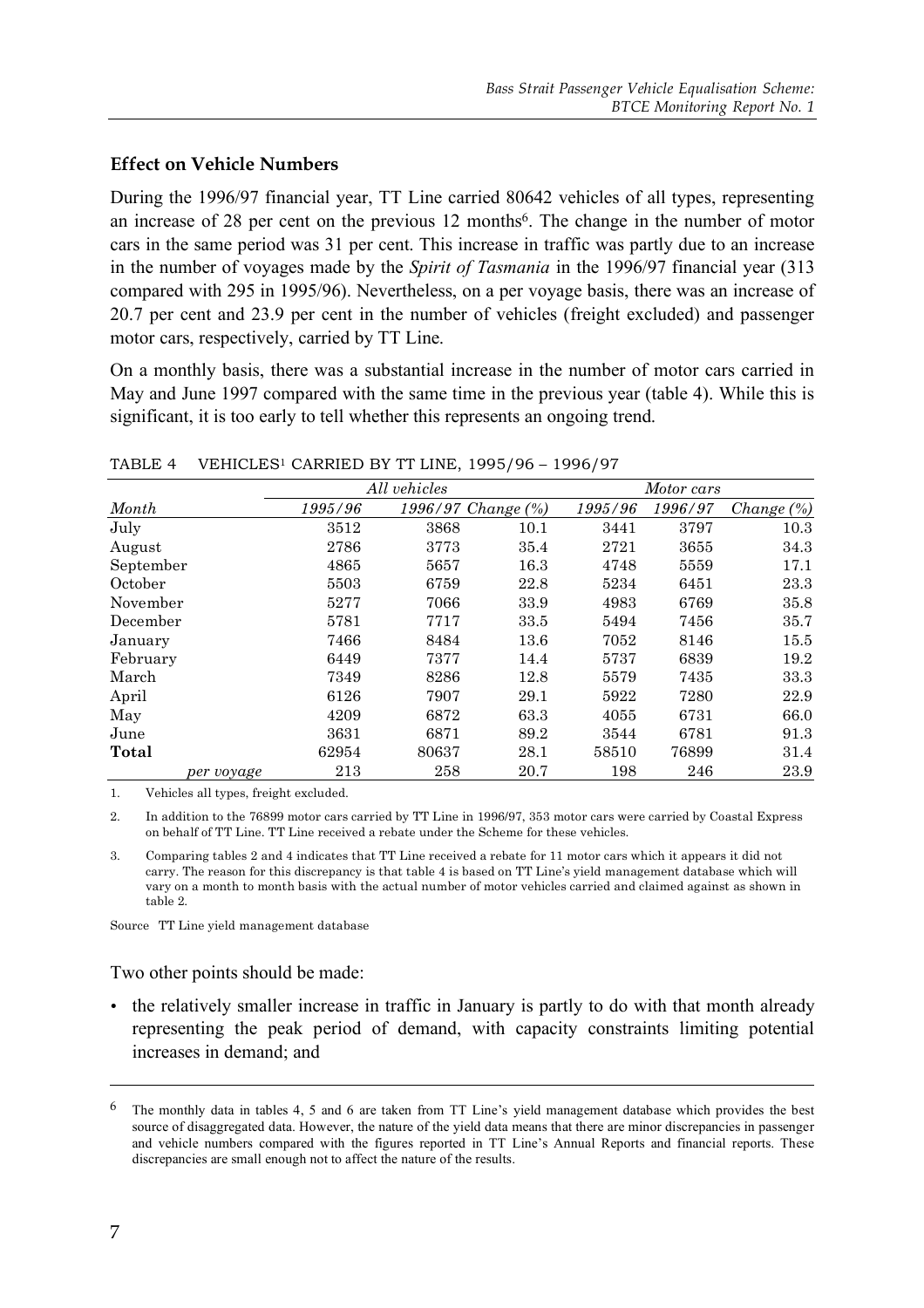• although August had a large relative increase in traffic (before the Scheme came into effect), it was from the smallest base of all months.

#### **Effect on Passenger Movements**

During the 1996/97 financial year, 259169 passengers were carried on the *Spirit of Tasmania*. This was a 20 per cent increase on the previous year. Table 5, provides a break down of passenger numbers based on TT Line's yield management database.

Of all passengers carried by TT Line in 1996/97, 35 per cent were berth only passengers, while 63 per cent were drivers or passengers of a motor car being carried by TT Line. The remaining passengers were those drivers or passengers of vehicles other than motor cars. This compares to a 39:58 split in the previous year.

|            |        | Total passengers |        |                        | Berth only passengers |         |                        | Motor car passengers |        |
|------------|--------|------------------|--------|------------------------|-----------------------|---------|------------------------|----------------------|--------|
|            |        |                  | Change |                        |                       | Change  |                        |                      | Change |
| Month      |        | 1995/96 1996/97  |        | $(\%)$ 1995/96 1996/97 |                       |         | $(\%)$ 1995/96 1996/97 |                      | $(\%)$ |
| July       | 13544  | 15766            | 16.4   | 6252                   | 8239                  | 31.8    | 7199                   | 7440                 | 3.3    |
| August     | 8260   | 16150            | 95.5   | 2943                   | 9135                  | 210.4   | 5245                   | 6864                 | 30.9   |
| September  | 18288  | 19239            | 5.2    | 7713                   | 7109                  | $-7.8$  | 10411                  | 12012                | 15.4   |
| October    | 20969  | 20299            | $-3.2$ | 9544                   | 6978                  | $-26.9$ | 11038                  | 12901                | 16.9   |
| November   | 19748  | 21530            | 9.0    | 9608                   | 7991                  | $-16.8$ | 9739                   | 13166                | 35.2   |
| December   | 21214  | 24262            | 14.4   | 8039                   | 7100                  | $-11.7$ | 12833                  | 16835                | 31.2   |
| January    | 26235  | 28504            | 8.6    | 7296                   | 7341                  | 0.6     | 18392                  | 20688                | 12.5   |
| February   | 20702  | 21876            | 5.7    | 8222                   | 7279                  | $-11.5$ | 11498                  | 13912                | 21.0   |
| March      | 22553  | 25575            | 13.4   | 8580                   | 9065                  | 5.7     | 11419                  | 15333                | 34.3   |
| April      | 20000  | 24591            | 23.0   | 6732                   | 7866                  | 16.8    | 12997                  | 15833                | 21.8   |
| May        | 12235  | 21478            | 75.5   | 4377                   | 7626                  | 74.2    | 7670                   | 13663                | 78.1   |
| June       | 11970  | 20253            | 69.2   | 4957                   | 6006                  | 21.2    | 6889                   | 14143                | 105.3  |
| Total      | 215718 | 259523           | 20.3   | 84263                  | 91735                 | 8.9     | 125330                 | 162790               | 29.9   |
| per voyage | 731    | 829              | 13.4   | 286                    | 293                   | 2.6     | 425                    | 520                  | 22.4   |

TABLE 5 PASSENGERS CARRIED BY TT LINE, 1995/96 – 1996/97

Source TT Line yield management database

On a per voyage basis, TT Line carried 13.4 per cent more passengers in 1996/97. However, there was only a 2.6 per cent increase in berth only passengers compared with an increase of 22.4 per cent in motor car passengers. Indeed, much of the growth in berth only passenger traffic was due to an extraordinary increase in traffic during August. Figure 3 indicates that much of the increase in motor car passenger traffic from September (when the Scheme was introduced) to February may represent a transfer of demand from berth only passengers.

It should be noted that, during 1996/97, the Tasmanian Government provided \$350,000 for a \$30 discount in the off-peak APEX fare for both Tasmanian and mainland passengers. All 11,666 tickets were sold, which may help explain some of the growth in passenger numbers in the May to June 1997 period.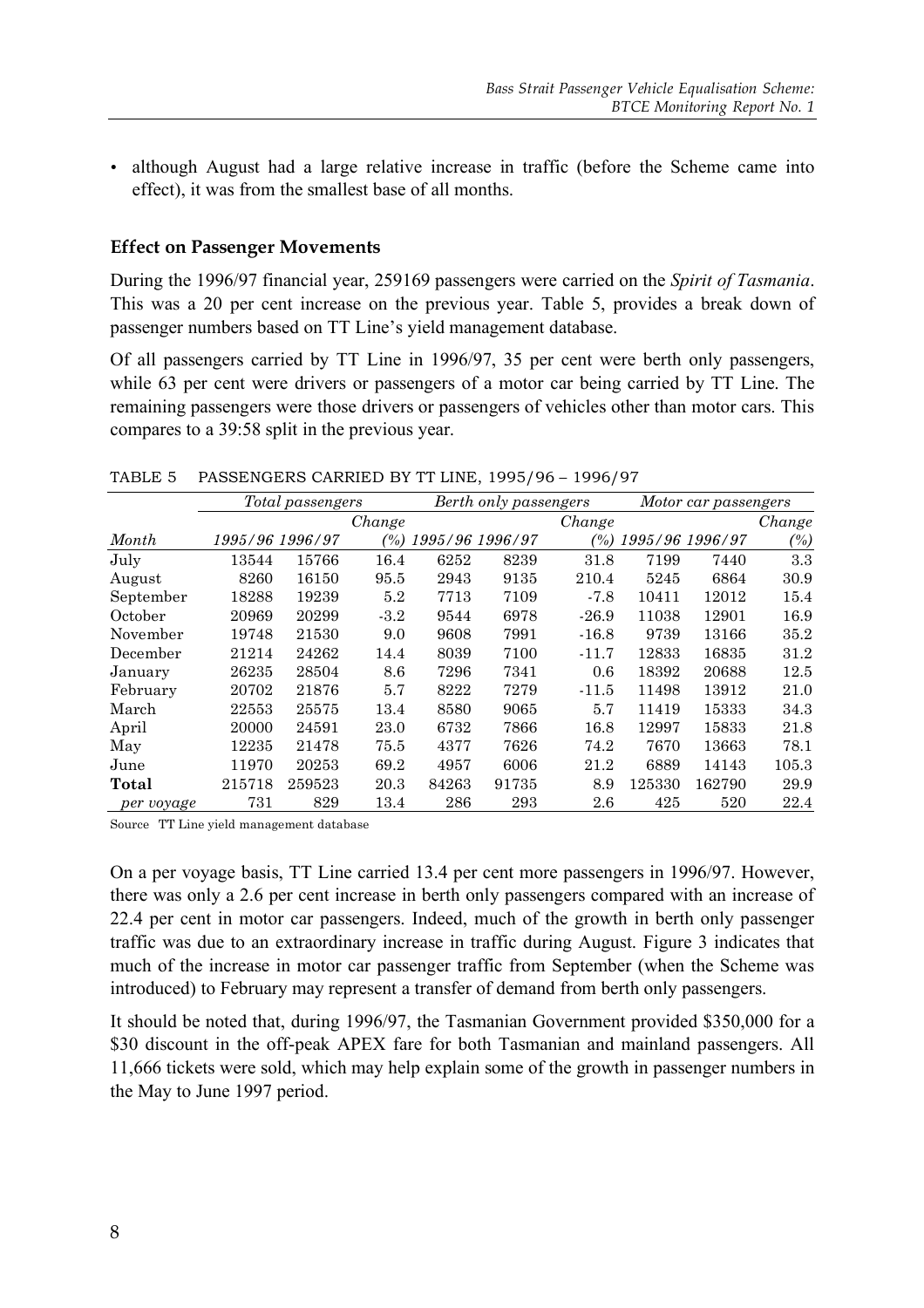

**Figure 3 Percentage Change in Passenger Movements, 1995/96 – 1996/97**

Source TT Line yield management database

Using the vehicle numbers in table 4, table 6 indicates that, although there has been substantial variation in the simple average number of motor car passengers per motor car on a month to month basis, the annual average (based on the average for each voyage) has not changed significantly.

|                             | Car passenger per car |         |                   |
|-----------------------------|-----------------------|---------|-------------------|
| Month                       | 1995/96               | 1996/97 | Percentage change |
| July                        | 2.1                   | 2.0     | $-6.3$            |
| August                      | 1.9                   | 1.9     | $-2.6$            |
| September                   | $2.2\,$               | $2.2\,$ | $-1.5$            |
| October                     | 2.1                   | 2.0     | $-5.2$            |
| November                    | 2.0                   | 1.9     | $-0.5$            |
| December                    | 2.3                   | 2.3     | $-3.3$            |
| January                     | 2.6                   | 2.5     | $-2.6$            |
| February                    | 2.0                   | 2.0     | $1.5\,$           |
| March                       | 2.0                   | 2.1     | 0.8               |
| April                       | 2.2                   | $2.2\,$ | $-0.9$            |
| May                         | 1.9                   | 2.0     | 7.3               |
| June                        | 1.9                   | 2.1     | 7.3               |
| Annual average <sup>1</sup> | 2.10                  | 2.09    | $-0.5$            |

TABLE 6 NUMBER OF CAR PASSENGERS PER CAR, 1995/96 – 1996/97

1. Average of car passengers per motor car for each voyage. Calculated t-statistic (0.74) indicates no significant difference in the average for the two years.

Source TT Line yield management database

It is too early to determine the full impact of the Scheme on the demand for sea travel across Bass Strait. However, in the first ten months of the Scheme, there have been significant increases in both the number of vehicles, particularly motor cars, and passengers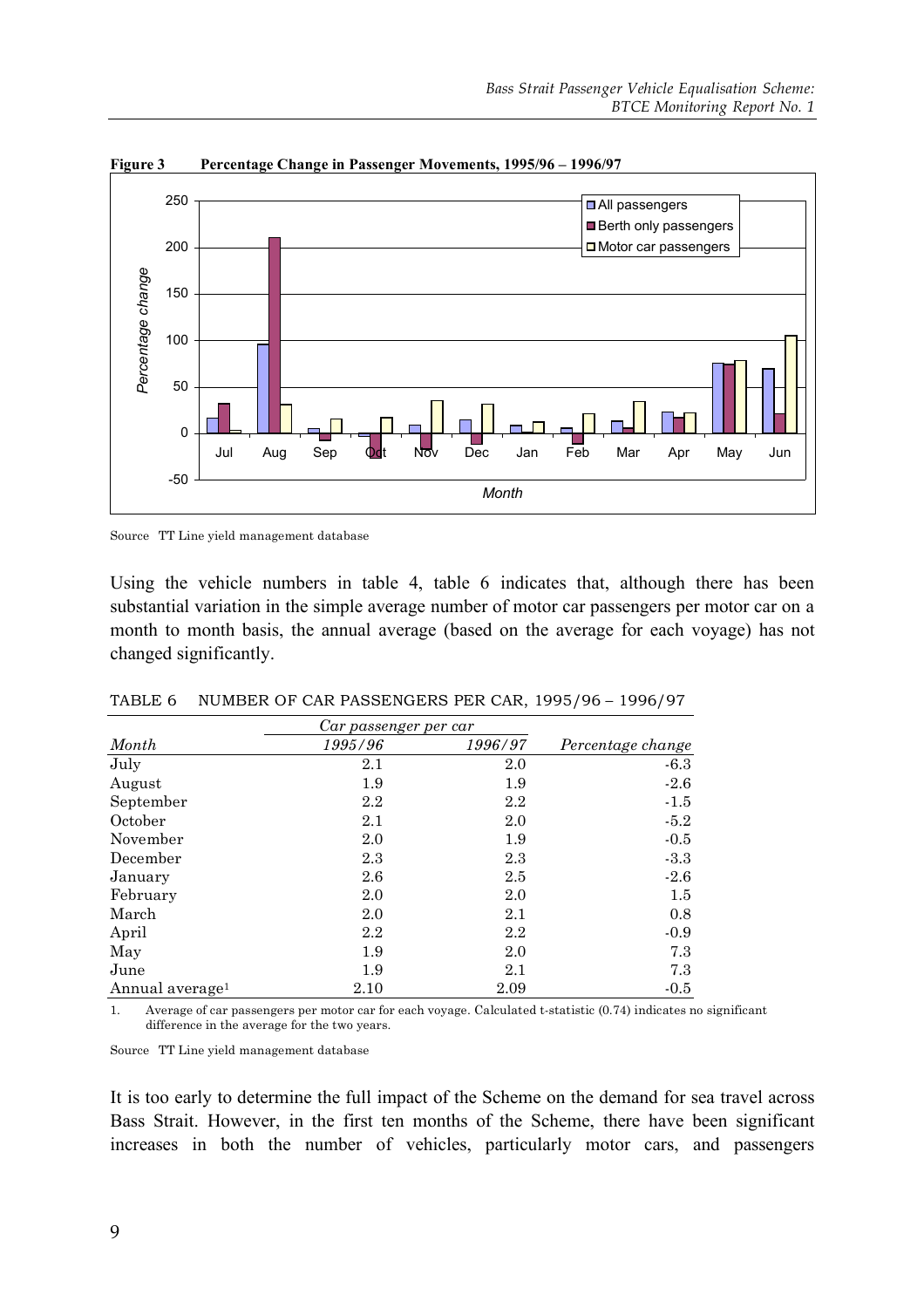accompanying motor cars, carried by TT Line. At the same time, the number of berth only passengers carried by TT Line increased by approximately 2.6 per cent. It is reasonable to assume that this increase in demand should be reflected in higher vessel utilisation rates, resulting in lower per unit operating costs for TT Line.

## **TT Line's Operating Performance**

## *Operating Costs*

TT Line's operating costs in 1996/97 amounted to \$51.2 million. This was a 6 per cent increase on the previous financial year (table 7). However, there were 18 more voyages by the *Spirit of Tasmania* in 1996/97 (313 compared with 295 in 1995/96). Consequently, on a per voyage basis, operating costs remained steady. This was due to reductions in hotel and freight services, sales and holiday packages, and head office costs being offset by increases in human resources and reservations costs, and commissions and fees.

|                                  | <i>Expenditure (\$'000s)</i> |         |                   | Change Expenditure per voyage $(\text{\$})$ |         | Change   |
|----------------------------------|------------------------------|---------|-------------------|---------------------------------------------|---------|----------|
|                                  | 1995/96                      | 1996/97 | $\left(\%\right)$ | 1995/96                                     | 1996/97 | $(\%)$   |
| <b>Expenditure by department</b> |                              |         |                   |                                             |         |          |
| Operations                       | 21198                        | 22357   | 5                 | 71858                                       | 71428   | $-1$     |
| Hotel services                   | 14565                        | 15296   | 5                 | 49373                                       | 48869   | $-1$     |
| Customer services                | 4693                         | 4893    | $\overline{4}$    | 15908                                       | 15633   | -2       |
| Administration                   | 5697                         | 6098    | 7                 | 19312                                       | 19482   | 1        |
| Other expenditure                |                              |         |                   |                                             |         |          |
| Commissions and fees             |                              |         |                   |                                             |         |          |
| Passenger                        | 1579                         | 1904    | 21                | 5353                                        | 6083    | 14       |
| Vehicle                          | 521                          | 631     | 21                | 1766                                        | 2016    | 14       |
| Total                            | 48253                        | 51179   | 6                 | 163569                                      | 163511  | $\Omega$ |

|  | TABLE 7 TT LINE OPERATING EXPENDITURE, 1995-1997 |  |
|--|--------------------------------------------------|--|
|  |                                                  |  |

Note Operating expenditures are shown by profit centre. In some cases, expenditure on one particular item may be distributed among a number of profit centres.

Source TT Line financial reports

## *Operating Revenue*

Table 8 indicates that TT Line earned \$64.1 million in revenue in 1996/97. This was a 16 per cent increase on the previous financial year. On a per voyage basis, operating revenue increased 9 per cent, reflecting an increase in fares in January 1997, and higher passenger and vehicle occupancy rates. However, some of the increase in vehicle numbers was offset by a reduction in freight capacity and this is reflected in reduced freight revenues.

Table 9 considers TT Line's operating costs and revenues in terms of the output of its three core services: passengers, vehicles and freight<sup>7</sup>. The table shows that TT Line was able to

<sup>7</sup> The "other" costs category was determined by apportioning total costs, less those costs already noted, by the contribution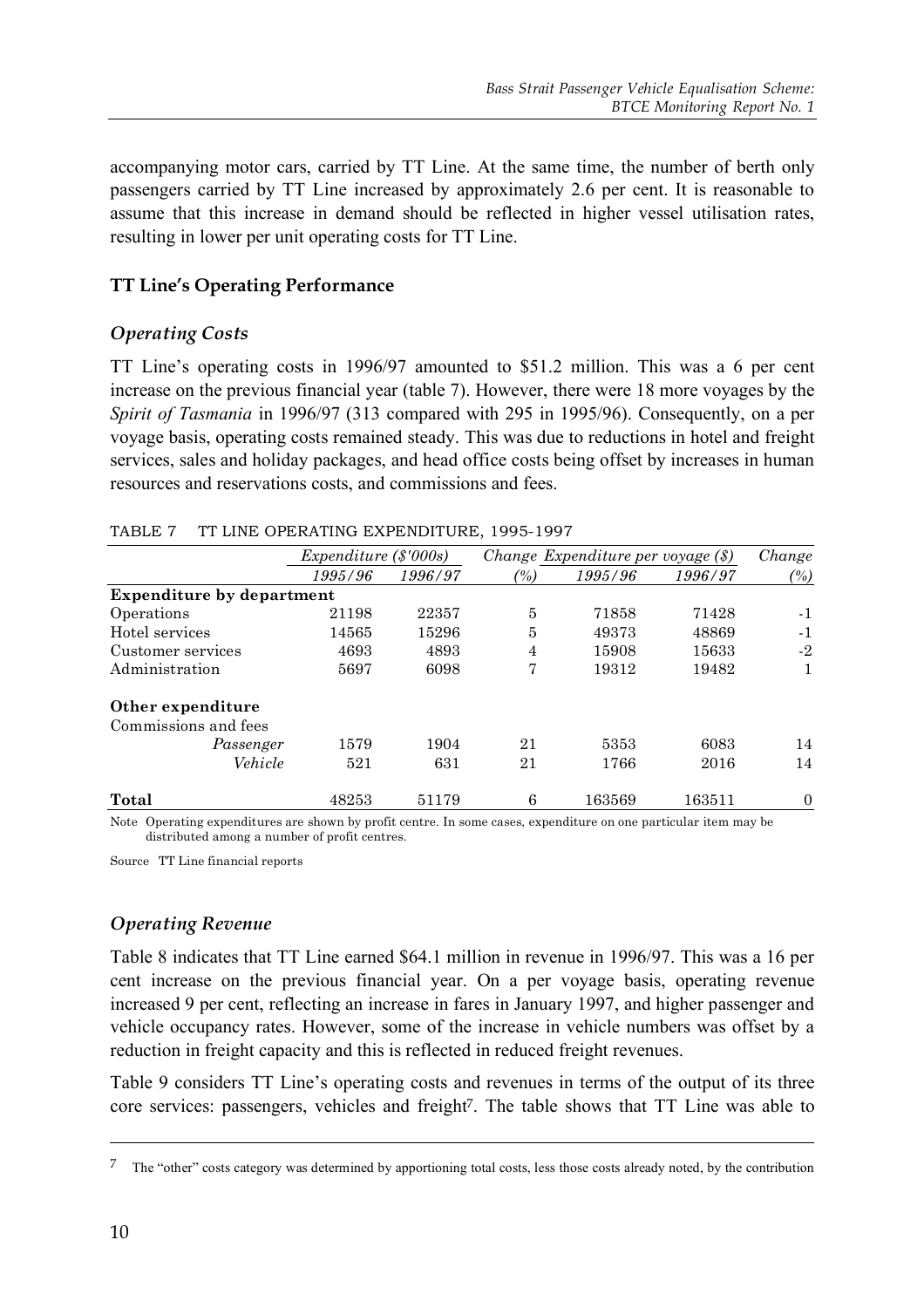increase its per unit return in all three services, principally from reduced passenger and freight unit costs, and increased vehicle unit revenues. The latter reflects a change in company pricing policy towards vehicles towing trailers or caravans, and oversized vehicles.

|                          | Revenue (\$000) |         | Change                          | Revenue per voyage (\$) |         | Change |
|--------------------------|-----------------|---------|---------------------------------|-------------------------|---------|--------|
| Revenue source           | 1995/96         | 1996/97 | $\frac{\gamma_{0}}{\gamma_{0}}$ | 1995/96                 | 1996/97 | $(\%)$ |
| Passenger                | 19934           | 29398   | 47                              | 67571                   | 93925   | 39     |
| Vehicle                  | 9126            | 12356   | 35                              | 30936                   | 39476   | 28     |
| Freight                  | 17796           | 17050   | $-4$                            | 60324                   | 54473   | $-10$  |
| On board food & beverage | 6847            | 2891    | -58                             | 23210                   | 9238    | $-60$  |
| Franchise                | 409             | 497     | 22                              | 1387                    | 1589    | 15     |
| Cruise                   | 423             | 674     | 60                              | 1432                    | 2154    | 50     |
| Other                    | 159             | 660     | 315                             | 539                     | 2109    | 291    |
| Holiday packages         | 552             | 581     | 5                               | 1872                    | 1856    | $-1$   |
| Gain (loss) sale fixed   | -9              | $-18$   | 106                             | $-30$                   | -58     | 94     |
| assets                   |                 |         |                                 |                         |         |        |
| Total operating revenue  | 55237           | 64091   | 16                              | 187242                  | 204762  | 9      |

#### TABLE 8 TT LINE OPERATING REVENUE

Figures may not add due to rounding.

Source TT Line financial reports

This pricing change (as discussed earlier, see table 3) coincided with an average 5.3 per cent increase in passenger fares. However, table 9 indicates there was only a slight (less than 1 per cent) increase in actual passenger revenues. This discrepancy can be explained by figure 4 which indicates that there was a substantial increase in the proportion of various discounted fares compared with all fares, for the off peak season. Although information on the size of each discount per ticket is not available, it does appear that any increases in revenue obtained from higher published fares have been offset by greater discounting in the off peak season. Whether or not the increased discounting is an indirect result of the Scheme is too difficult to determine at this early stage.

It should also be noted that the apparent 'increase' in passenger fares shown in table 9 is partly the result of an earlier change in pricing policy by TT Line. From 26 August 1996, passengers received a buffet meal and continental breakfast as part of the standard fare. This resulted in an increase in fare revenue but was offset by a reduction in revenue from on-board food and beverage consumption.

each service makes to total revenue.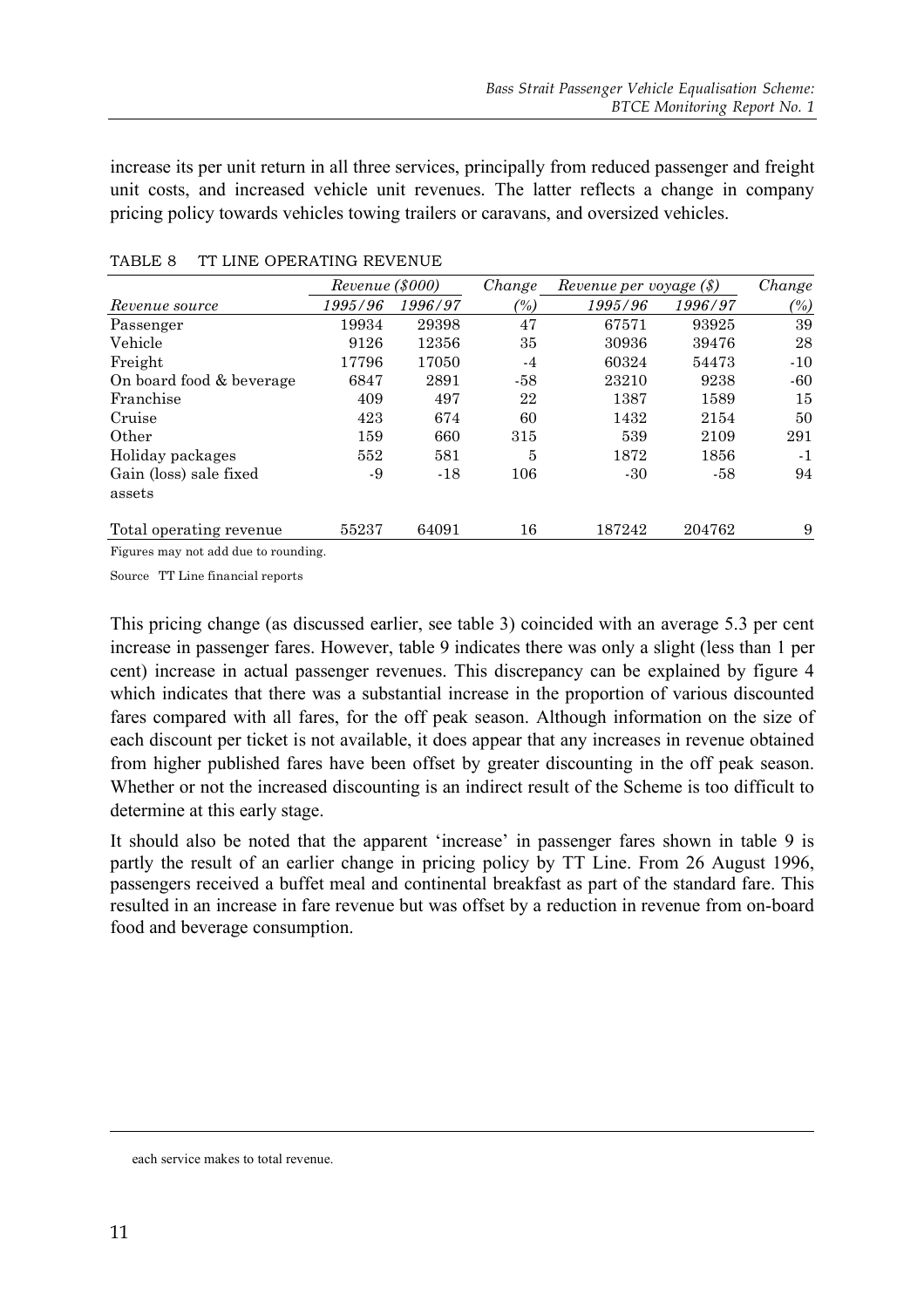| Passengers                 | 1995/96 | 1996/97 | Vehicles                 | 1995/96 | 1996/97 |
|----------------------------|---------|---------|--------------------------|---------|---------|
| Passengers carried         | 215974  | 259169  | Vehicles carried         | 62933   | 80642   |
|                            |         |         |                          |         |         |
| Revenue (\$000)            |         |         | Revenue (\$000)          | 9126    | 12356   |
| Fares                      | 19934   | 29398   |                          |         |         |
| On board food & beverage   | 6847    | 2891    |                          |         |         |
| Total passenger revenue    | 26780   | 32290   |                          |         |         |
| Revenue per passenger (\$) | 124     | 125     | Revenue per vehicle (\$) | 145     | 153     |
| $\text{Costs}$ (\$000)     |         |         | $\text{Costs}$ (\$000)   |         |         |
| Hotel services             | 14565   | 15296   | Commissions and fees     | 521     | 631     |
| Commissions and fees       | 1579    | 1904    | <i>Other</i>             | 4587    | 5758    |
| <i>Other</i>               | 10018   | 13699   |                          |         |         |
| Total passenger costs      | 26162   | 30899   | Total vehicle costs      | 5108    | 6388    |
| Costs per passenger $(\$)$ | 121     | 119     | Costs per vehicle $(\$)$ | 81      | 79      |
| Return per passenger (\$)  | 3       | 5       | Return per vehicle (\$)  | 64      | 74      |
| Freight                    |         |         |                          |         |         |
| Number of TEUs             | 23200   | 22112   |                          |         |         |
| Revenue (\$000)            | 17796   | 17050   |                          |         |         |
| Revenue per TEU (\$)       | 767     | 771     |                          |         |         |
| $\text{Costs}$ (\$000)     |         |         |                          |         |         |
| Freight services           | 7160    | 7201    |                          |         |         |
| <i>Other</i>               | 8944    | 7945    |                          |         |         |
| Total freight costs        | 16103   | 15146   |                          |         |         |
| Freight costs per TEU (\$) | 694     | 685     |                          |         |         |
| Return per TEU (\$)        | 73      | 86      |                          |         |         |

|  | TABLE 9 TT LINE OPERATING COSTS AND REVENUES BY SERVICE TYPE |  |  |  |
|--|--------------------------------------------------------------|--|--|--|
|  |                                                              |  |  |  |

Note The "other" costs category was determined by apportioning total costs, less those costs already noted, by the contribution each service makes to total revenue.

Source TT Line Financial Report

Since the introduction of the Scheme, TT Line has improved its financial position and TT Line management has acknowledged that the Scheme has made a substantial contribution to the company's positive financial performance (TT Line 1997). It also appears that the increase in demand as a result of the Scheme has lead to lower unit operating costs for TT Line, and it is possible that some of the benefits of these lower costs have been passed on to some passengers through discounted fares.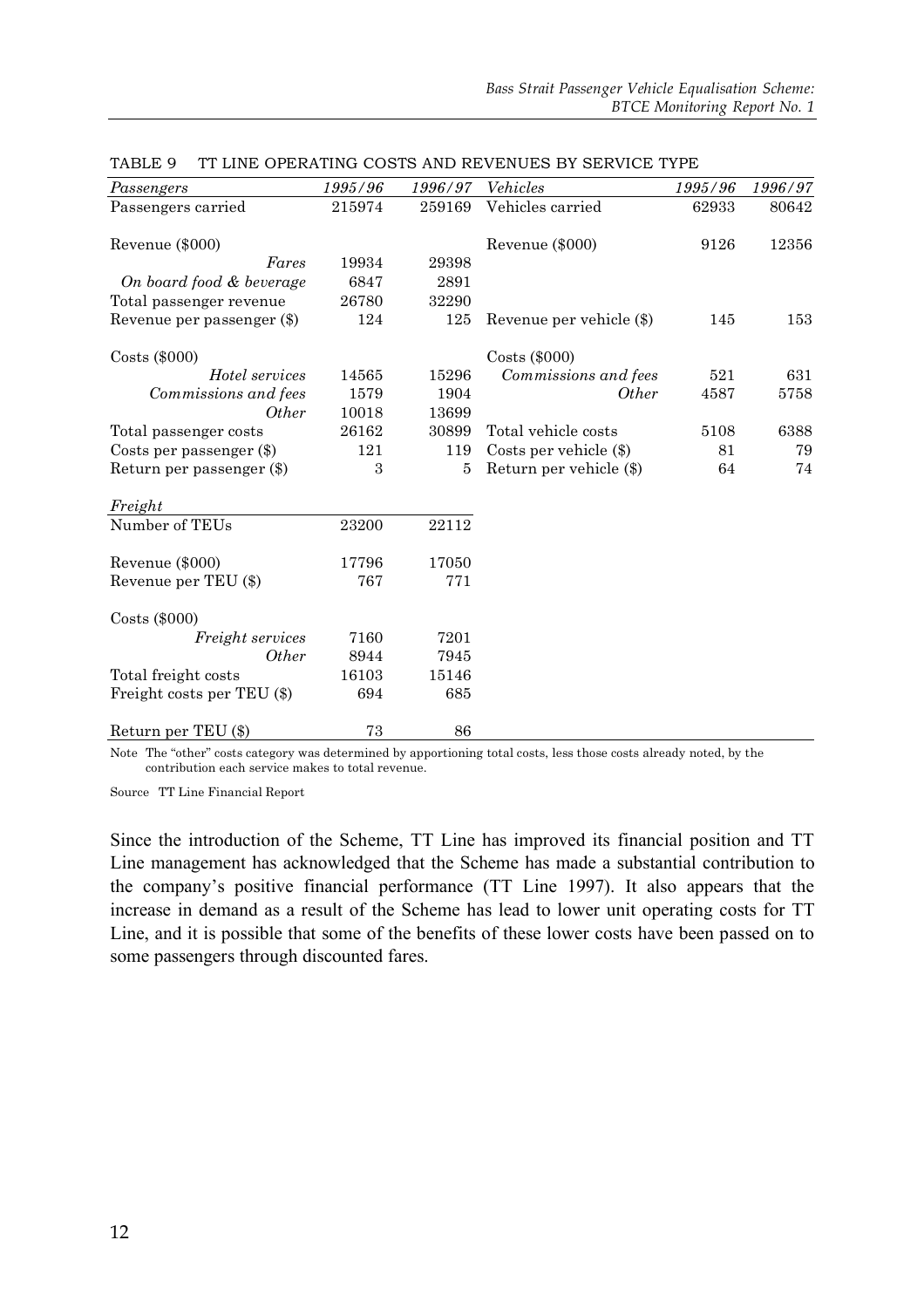

**Figure 4 Percentage Change in the Proportion of Discount Fares to Full Fares, 1995/96 – 1996/97**

Source TT Line yield management database

## **Changes in Air Passenger Movements Across the Bass Strait**

The reduction in the cost to travel across Bass Strait by sea may have resulted in some consumers switching from air to sea travel. But, at first glance, there has been little effect on total passenger numbers using air services between the mainland and Tasmania, since the Scheme came into effect (AVSTATS, see figure 5). Although much of the May 1996 to April 1997 data (the most recent data available) are provisional or estimates, it seems that traffic flows during this period are roughly in line with passenger movements in the preceding 12 months.

However, this general picture hides changes in passenger movements into and out of Devonport and Burnie for the same period. For example, figure 6 shows how the number of passengers travelling by air between Devonport and Melbourne/Moorabbin for the August to November 1996 period was substantially down on that period in the preceding year. This decline in passenger numbers is particularly so for the period corresponding with the introduction of the Scheme. Although Tourism Tasmania was able to confirm that one airline had commented on a downturn in business since the Scheme's introduction, Tourism Tasmania was unable to provide any additional information to confirm the type of passengers who may have switched from air transport to the ferry.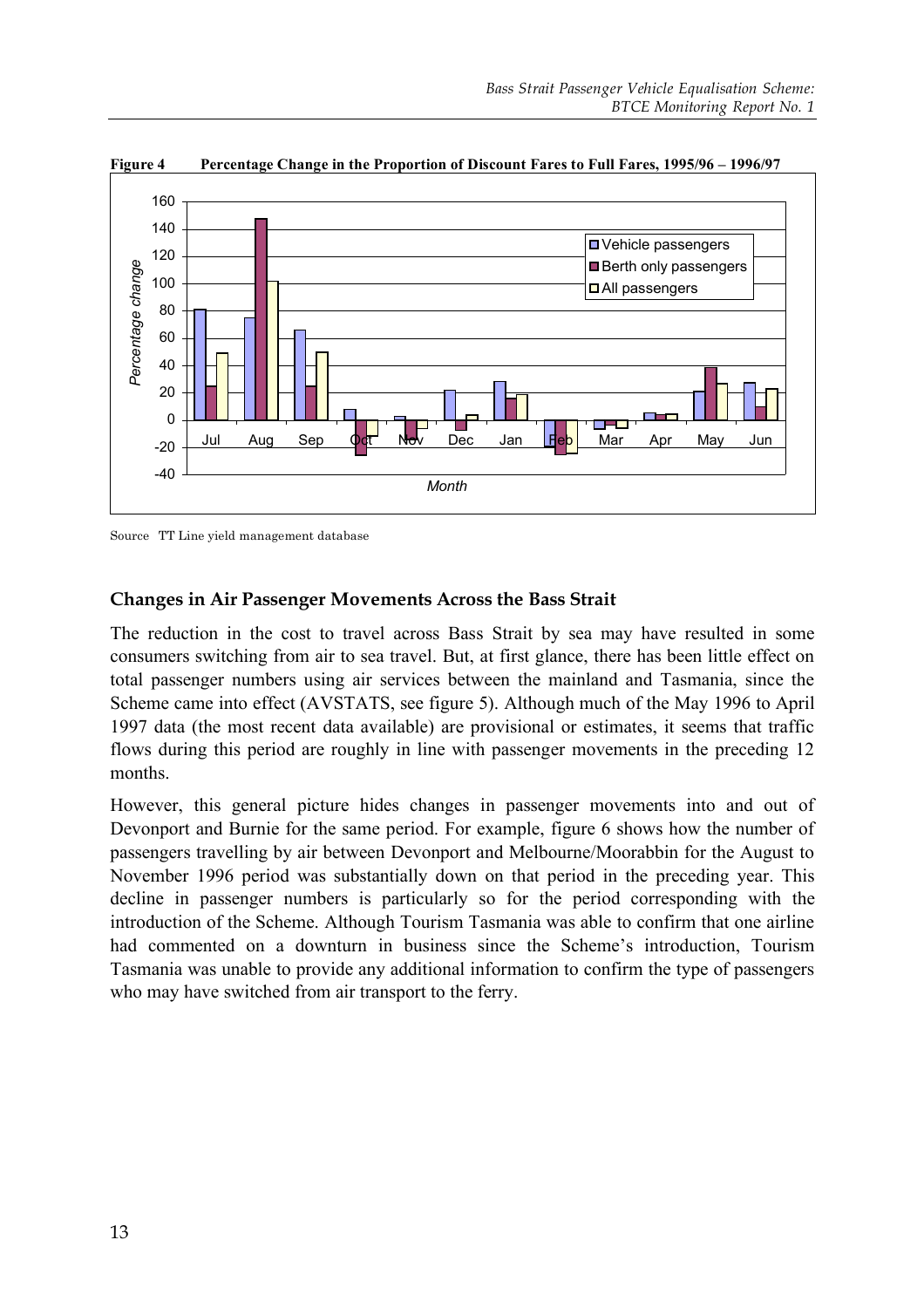

**Figure 5 Number of Domestic and Regional Air Service Passenger Between Tasmania and the Mainland, Various Years 1**

Source AVSTATS





<sup>1.</sup> Data for 1996-97 are provisional.

Source AVSTATS

<sup>1.</sup> Data for 1996-97 are provisional.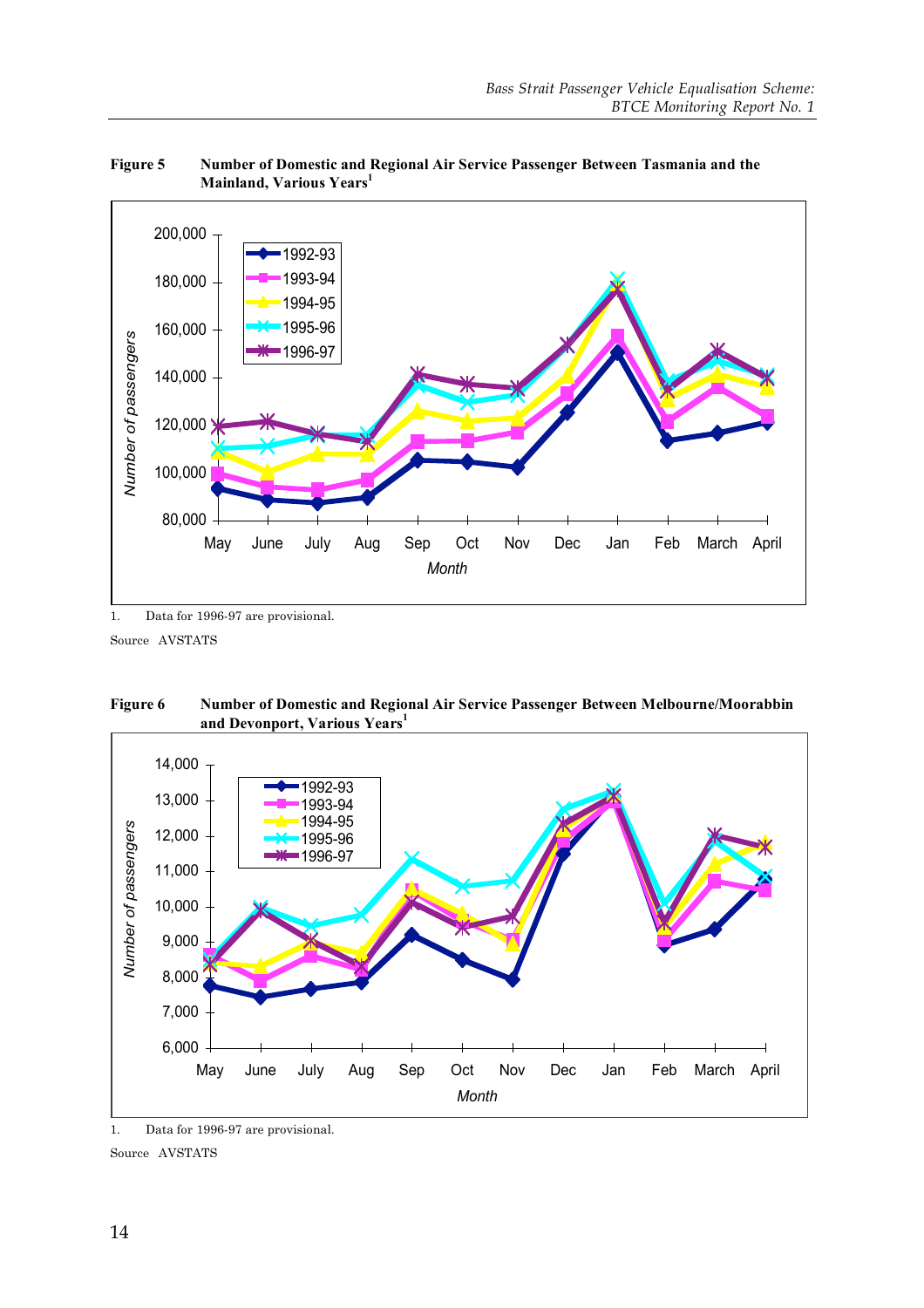The slight decline in the June to August period (the period immediately preceding the introduction of the Scheme) may have been due to some consumers delaying their travel in anticipation of the introduction of the Scheme, and switching to the *Spirit of Tasmania* when they did travel.

Although some regional airlines may believe they lost passengers to TT-Line, it is possible that little shift in modal demand occurred since total passenger numbers, rather than motor car passenger numbers, on the *Spirit of Tasmania* increased only slightly over the September to November period (see table 5). Additional information about changes in the demand for 'flydrive' packages would be required if this matter were to be further investigated.

If the introduction of the Scheme did not result in consumers switching modes to cross the Bass Strait, then the matter of what caused the decline in regional air passenger demand would still need to be resolved. This is because it is possible that the factors impacting on the demand for air travel may also have been expected to impact on the demand for sea travel. If this is true, then it is possible that the effectiveness of the Scheme may be understated since sea passenger traffic actually increased.

## **CONCLUSIONS**

Due to the limited period over which the Scheme has operated, this monitoring report finds that it is too early to draw any firm conclusions about the effectiveness of the Scheme. However, the following points are worth mentioning:

- there has been an increase in total traffic on the *Spirit of Tasmania* since the commencement of the Scheme;
- load factors (per voyage) have increased resulting in lower unit costs for TT Line; and
- unit passenger revenues have remained roughly unchanged while unit vehicle revenues have increased by 5.5 per cent.

There is little doubt that the introduction of the Scheme has contributed to the improved financial performance of TT Line. However, it is possible that TT Line has passed on some of the indirect benefits it has derived from the Scheme through increased discounting during the off peak season.

## **Postscript**

It does seem that the increase in demand has been sustained beyond the 1996/97 monitoring period. During the scheduled dry docking of the *Spirit of Tasmania*, the ferry *Incat 045* operated between 13 July and 27 July 1997 (inclusive). This service enabled TT Line to trial the potential use of a high speed catamaran, resulting in TT Line's decision to use such a vessel (*The Devil Cat*) over the peak 1997-98 period.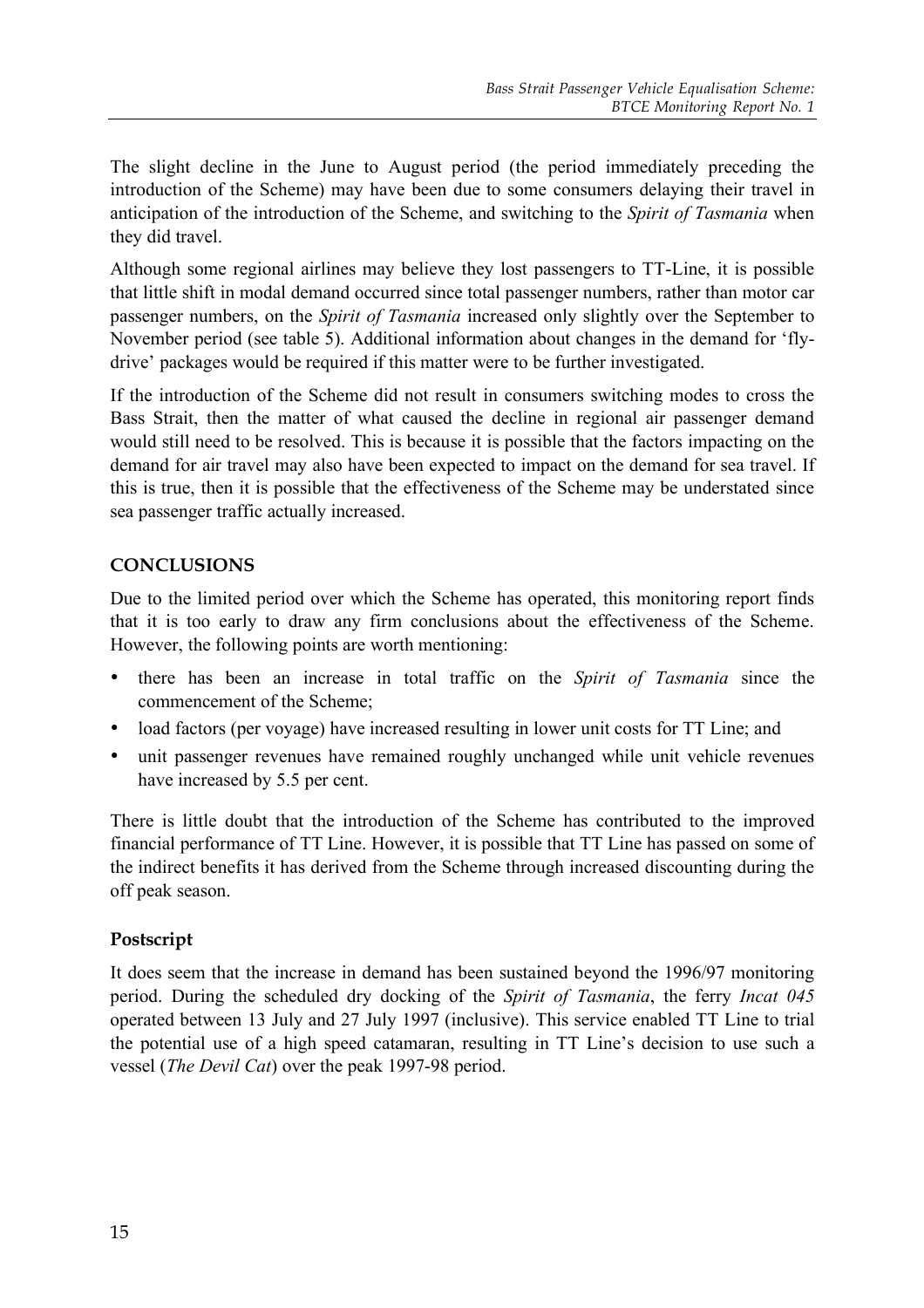## **REFERENCES**

AVSTATS, Air Transport Statistics, Department of Transport and Regional Development, Canberra.

DoTRD 1996, *Directions by the Minister for Transport and Regional Development for the Operation of the Bass Strait Passenger Vehicle Equalisation Scheme*, Department of Transport and Regional Development, August, Canberra.

Sharp 1996, *Bass Strait Passenger Vehicle Equalisation Scheme*, media statement by the Hon. John Sharp MP, Minister for Transport and Regional Development, 23 August.

NRMA 1995, *What it Costs to Run Your Car*, Sydney.

TT Line 1997, *Annual Report for the Year Ended 30 June 1997*.